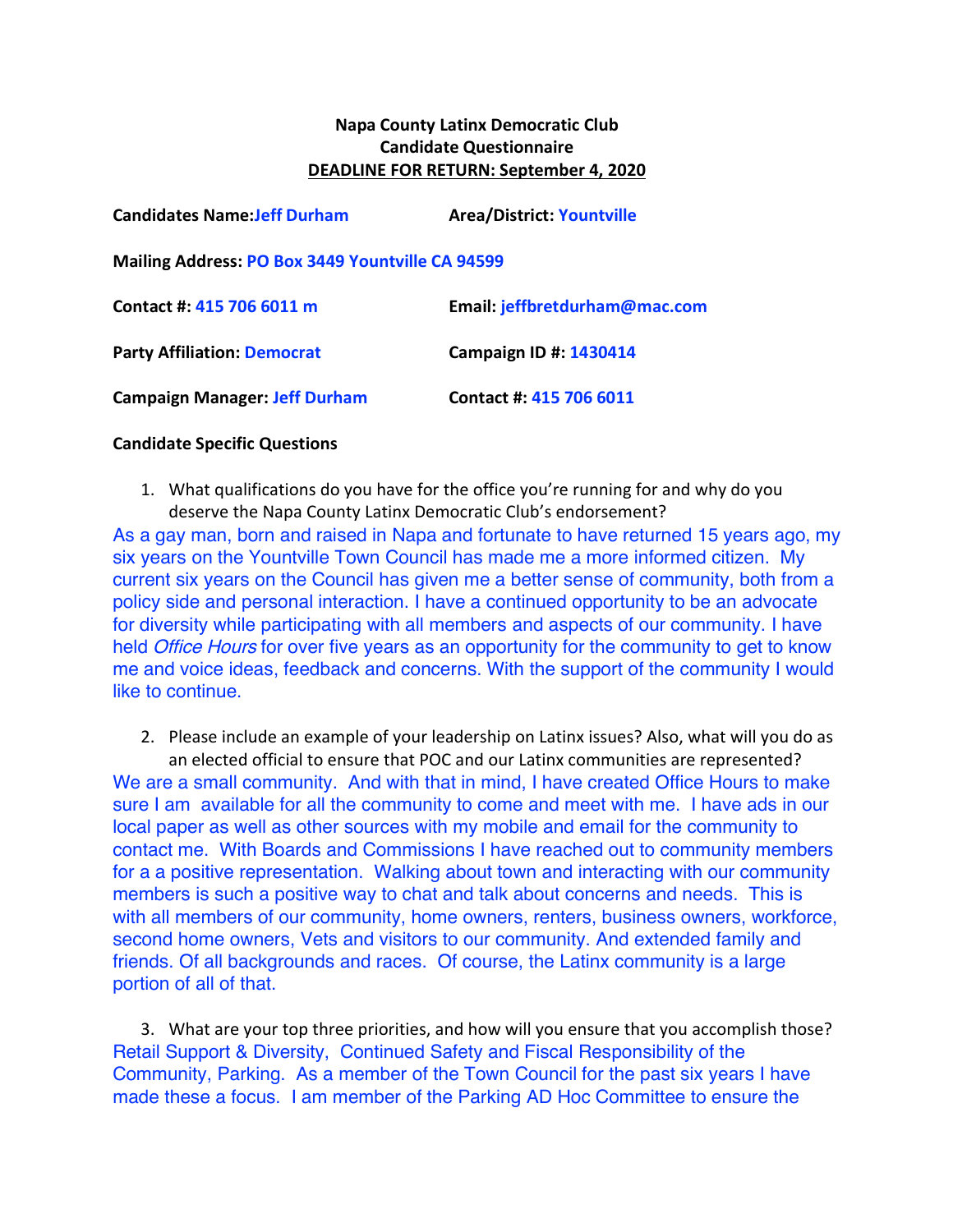comfort and safety of our residents as well as the compliance of our businesses. Through my work with Use Permits and discussion about allowing other types of businesses in Yountville, I have furthered the discussion for our business community and will continue to do so with a closer look at the Use Permit Process and the involvement of even more businesses. My work during six budget cycles has ensured proper reserves and spending while keeping focused on revenue sources, mostly TOT, to bring the Town to a secure spot for the 2020/2021 budget. I will will continue to remain involved with my Ad Hoc Committee for PERs to ensure proper balances for retirement and fiscal stability.

## **Issues**

4. Latinx community members are often deemed essential workers, what will you do to mitigate the effects essential workers suffer during this pandemic, including your employees? As a hospitality business owner that employees essential workers and members of the Latinx community, I know first hand the concerns of essential workers, even before this current crisis. Working with the current Town Council, we have drafted an ordinance to protect renters from eviction during these times. With our partnership with Napa Housing Authority we have also worked to ensure workforce housing opportunities in our community. As a business owner, I have realized the importance of education, flexibility and communication to help ensure the success of my team. These are vital skills for working with my community as well to support anybody in need.

5. How will you tackle the next upcoming natural and public health disaster and how will this plan actively engage the Latinx Community? What is your plan to ensure that disaster planning is culturally competent and provides language access? Our current Council has done a great job, on our Town website, to prepare all the members of our community for a natural disaster.

6. What is your stance on Black Lives Matter? How do you link this movement to the needs of the Latinx community? I believe it is a very pertinent and timely group bringing the attention of many important race issues to the forefront of local, state and national discussion for politics and businesses. They should be at the table as part of any race discussions. As I see it, the BLM has become a broader discussion of all people of color, especially Latinx in a community, like ours, where they make up a vital, larger part of the population.

7. What is your stance on re-appropriating police funding? What does this mean to you in your role and what policies will you pursue to address this call to action? We are in a unique and fortunate situation that in Yountville we have a sergeant and officers that are highly visible and interactive with our community. With a sub station and dedicated officers they have reached out to the community in many different ways. I would consider reducing the police budget to reallocate funds to other departments that may better handle certain job responsibilities or to other programs that may help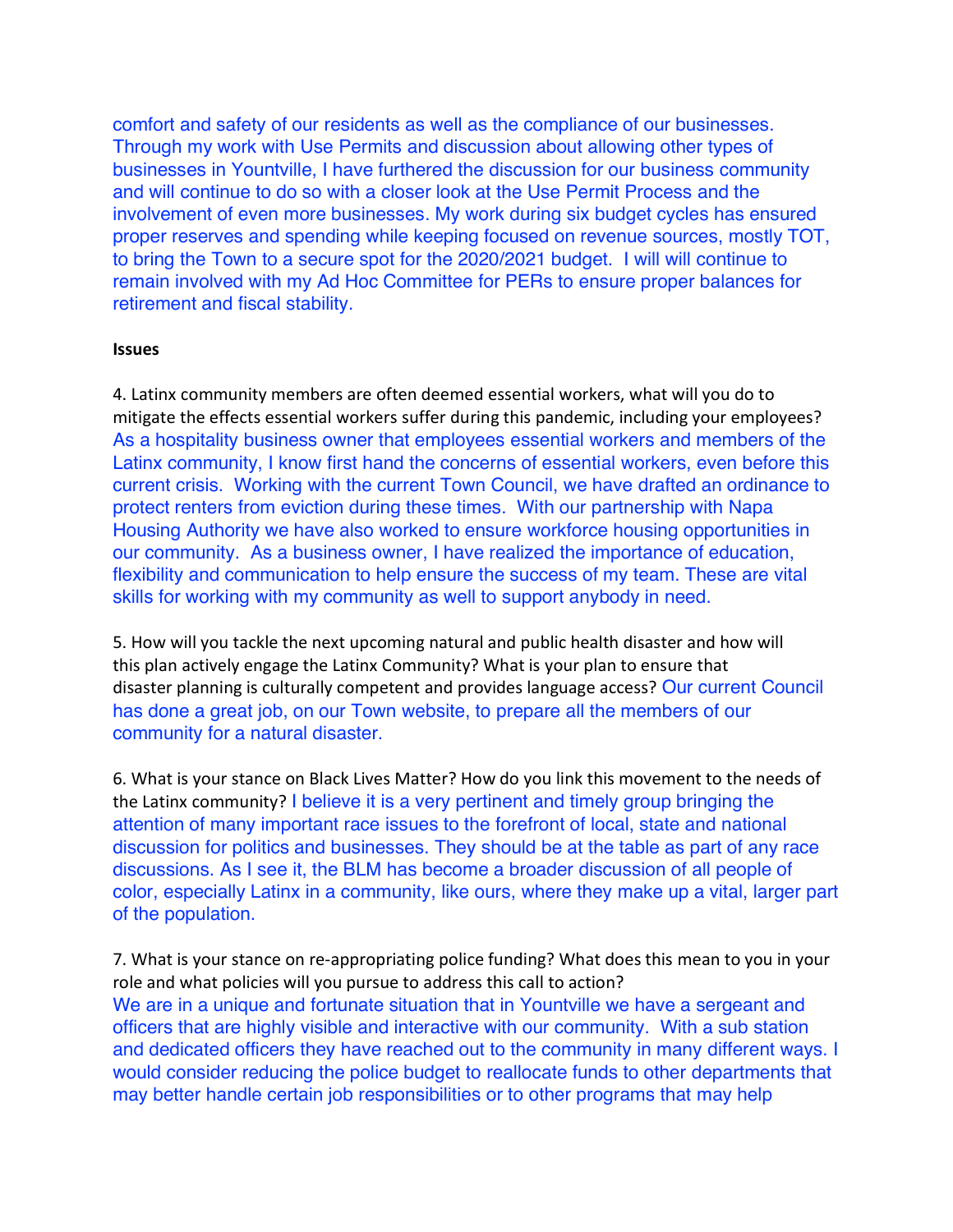address the core issues that may prevent situations before they become too escalated? I believe this is an important discussion to have in all communities.

8. Families of all ranges continue leaving our community because it is too expensive for them to live here. Many families are doing long commutes in order to work here, therefore increasing their carbon footprint, missing on important family time, and much more. What is your commitment and plan to increase workforce housing so families that work here are able to live here? And what will you do to help keep families that are living here to remain here (e.g. increase the quality of life, health and wellness, youth and children activities, etc.…) Town of Yountville has over 75 units of Workforce Housing, below rate rentals, and deed restricted housing. As a Council we need to ensure that all that housing continues to be provided to those who most would need and benefit from it. We have partnered with Napa Housing Authority and has proved to be very resourceful for us as a Town. At the same time, the Mayor of Yountville has been working diligently with the State and the administration at the Veterans Home to utilize excess land at the Home for housing. I strongly support these actions and this would help to alleviate some of the traffic issues in the area, as well. A win on may levels. The Town is also working with additional land within our Town limits, as a possible purchase, for future workforce housing opportunities. As a Council member I have worked with our Town budget to ensure funding for Parks and Rec programs for day care and after school programs.

9. Do you believe it is the role of elected officials to take policy steps to assure adequate affordable housing? Yes X No

9a. Specifically, what suggestions do you have to make housing more affordable? And would you support requiring new developments to set aside a certain percentage of affordable housing? As Yountville becomes a community that is more built out we have limited opportunities but there are still opportunities. The Town and the Mayor's work with the State and Vet's Home to claim excess state land can yield opportunities as well as additional land at the north end of Town. As a Council member I supported Measure S for the ballot which has raised \$1M, and continues to fund through TOT, that will be utilized for workforce housing here in Yountville.

10. According to a report from July 28<sup>th</sup>, 2020, homelessness has continued to increase for the last several years in Napa County. In 2016, 317 people were reported to be homeless. In 2020, it reported 464 people. What can you do in the role you're running for to address this important and growing issue?

Recently, I had a local neighbor come to me. She had moved away and I was surprised to see her at my door. She was so very happy to be back in Yountville and arrived here with no place to live or the resources to make it happen. What an experience it was trying to find resources and opportunities for this person to be in Napa Valley. Trying to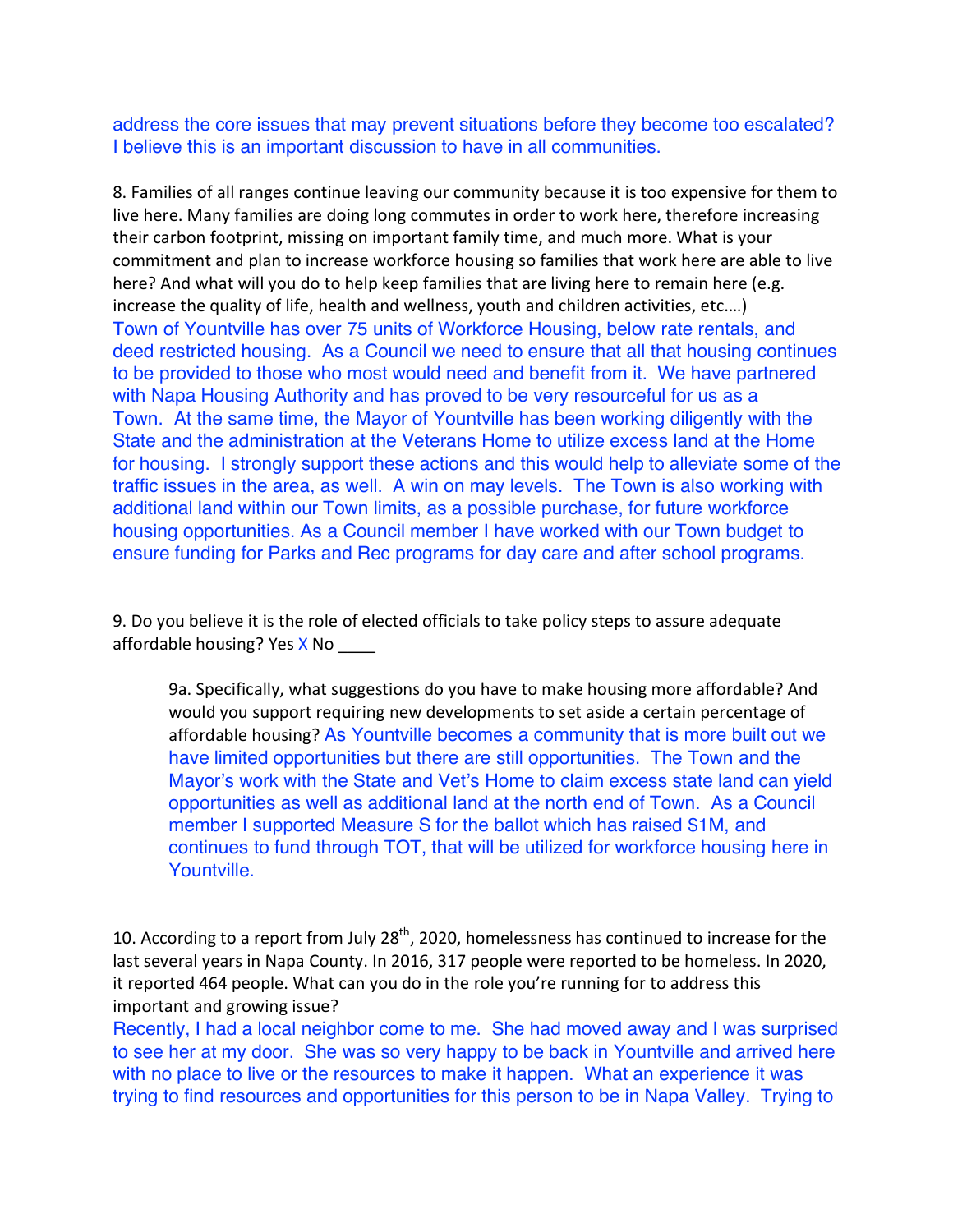find something, the resources were limited and there were no options available to her. Through a patchwork of contacts we found temporary housing. There needs to be further outreach and resources made available. A lot of it needs to be on the state level as well as mental health issues and support. In my role as a Council member I can continue to discuss it, research it and try to understand more. I have a lot to learn.

11. In the role you're running for, what can you do to help ensure that transportation meets the needs of youth, working people, families, and seniors? The opportunity is to participate more with the NVTA to ensure County wide support.

12. What action steps will you take to diversify the local workforce in your city or town? Additionally, what hiring processes will you pursue to increase the diversity of your City/Town's staff, and boards and commissions?

12a. Do you support a policy where aspiring citizens can serve on boards and commissions? X Yes No

Through my focus on retail diversity for the updates of Use Permits we can ask for deeper business commitment to our community as well as hiring practices. I have actively recruited community members for participation on boards and commissions that are a better representation of Napa Valley as a whole.

13. Racial Gaps In Maternal Mortality Persist. Black mothers die at a rate that's 3.3 times greater than whites, and Native American or Alaskan Native women die at a rate 2.5 times greater than whites, according to a report from the Centers for Disease Control and Prevention. Would you work to decrease maternal mortality among women of color, protect reproductive rights and a women's right to choose? XYes No

14. What is at least one specific thing you can do as an elected official to address the needs of LGBTQIA+ people? As a gay man, I can continue to ensure visibility in my community. I am proud to have been responsible for raising the Philadelphia gay flag, representing people of color.

15. What specific things will you do to defend immigration and the economy in our your jurisdiction? And would you consider making the jurisdiction you're running for a Sanctuary Jurisdiction?

One of my priorities is to ensure the diversity and continued success of our businesses. Need to ensure community involvement and participation with the businesses. I believe a Sanctuary Jurisdiction can help to assist in the safety and life of all our community members. I want to ensure that it also means a financial security as well for those citizens.

16. What will you do combat climate change in your area and promote the green economy?